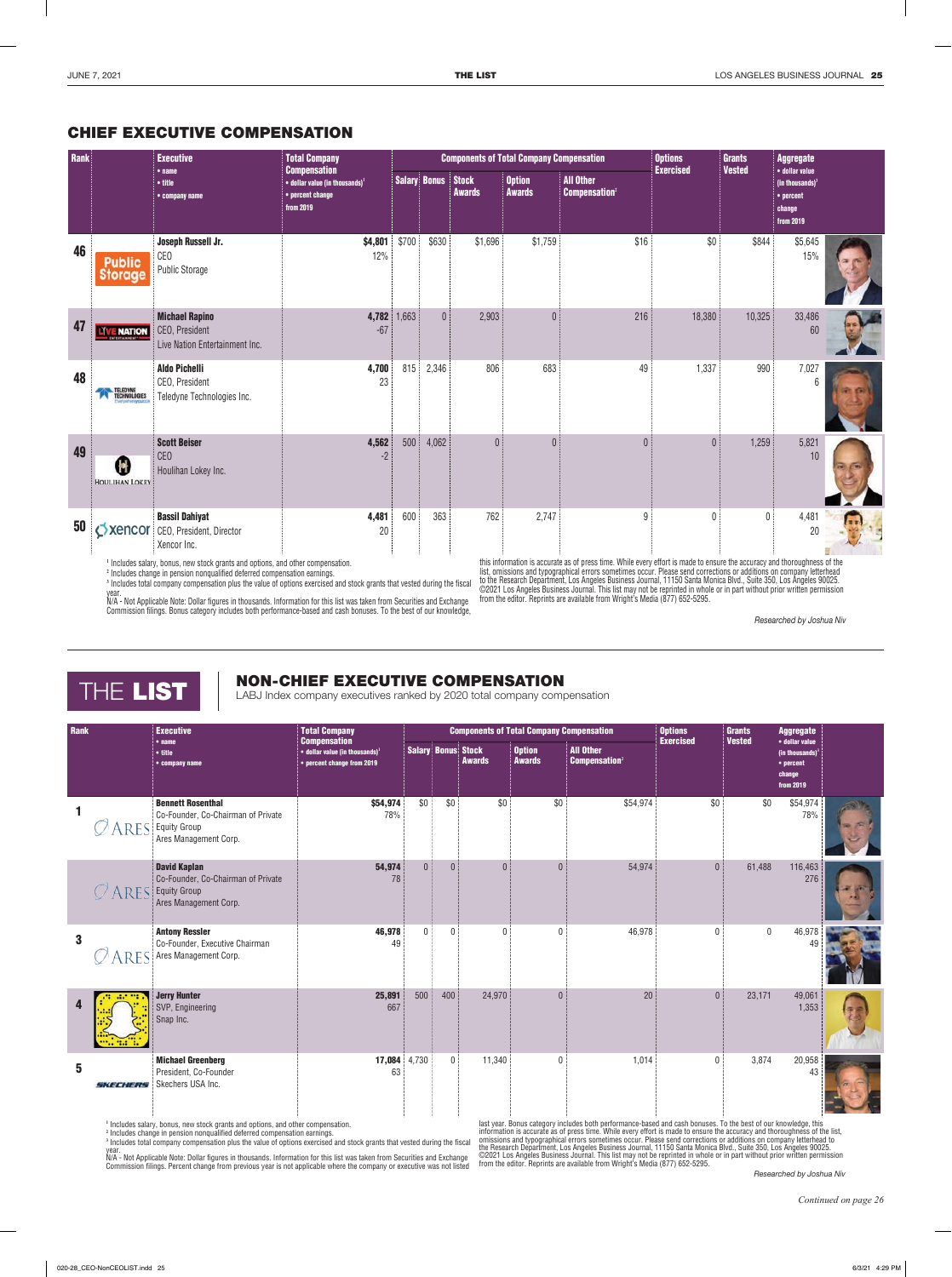## **NON-CHIEF EXECUTIVE COMPENSATION** Continued from page 25

| Rank             |                                             | <b>Executive</b>                                                                                                | <b>Total Company</b>                                                                                    |                          |                           |               | <b>Components of Total Company Compensation</b> |                                                      | <b>Options</b><br><b>Exercised</b> | <b>Grants</b><br><b>Vested</b> | <b>Aggregate</b>                                                         |  |
|------------------|---------------------------------------------|-----------------------------------------------------------------------------------------------------------------|---------------------------------------------------------------------------------------------------------|--------------------------|---------------------------|---------------|-------------------------------------------------|------------------------------------------------------|------------------------------------|--------------------------------|--------------------------------------------------------------------------|--|
|                  |                                             | $•$ name<br>$\bullet$ title<br>• company name                                                                   | <b>Compensation</b><br>$\bullet$ dollar value (in thousands) <sup>1</sup><br>• percent change from 2019 |                          | <b>Salary Bonus Stock</b> | <b>Awards</b> | <b>Option</b><br><b>Awards</b>                  | <b>All Other</b><br><b>Compensation</b> <sup>2</sup> |                                    |                                | · dollar value<br>(in thousands) $3$<br>• percent<br>change<br>from 2019 |  |
| $6\phantom{1}6$  | c, arrowhead                                | <b>Bruce Given</b><br>COO, ended May 2020<br>Arrowhead Pharmaceuticals Inc.                                     | \$16,344<br>313%                                                                                        | \$410                    | \$0                       | \$15,858      | \$0                                             | \$77                                                 | \$5,934                            | \$5,925                        | \$28,203<br>103%                                                         |  |
| $\overline{7}$   | KILROY                                      | <b>Jeffrey Hawken</b><br>EVP, COO, ended July 2020<br>Kilroy Realty Corp.                                       | 16,072<br>275                                                                                           | 361                      | $\mathbf 0$               | 1,362         | $\mathbf 0$                                     | 14,349                                               | $\mathbf{0}$                       | 11,032                         | 27,104<br>198                                                            |  |
| 8                | green<br>aot                                | <b>Daniel Eckert</b><br>EVP, ended November 2020<br>Green Dot Corp.                                             | 15,760<br>N/A                                                                                           | 347                      | 0                         | 3,872         | 9,713                                           | 1,830                                                | 9,033                              | 1,157                          | 25,950<br>N/A                                                            |  |
| $\boldsymbol{9}$ | <b>ACTIVISION.</b>                          | <b>Dennis Durkin</b><br>Executive Advisor, Former Chief<br><b>Financial Officer</b><br>Activision Blizzard Inc. | 13,000<br>37                                                                                            |                          | $907$ 1,159               | 10,905        | $\overline{0}$                                  | 30                                                   | 3,589                              | 5,386                          | 21,975<br>131                                                            |  |
| 10               | SKECHERS                                    | <b>David Weinberg</b><br>EVP, COO, Director<br>Skechers USA Inc.                                                | 12,977<br>77                                                                                            | 3,450                    | $\mathbf 0$               | 9,072         | 0                                               | 455                                                  | $\mathbf 0$                        | 3,124                          | 16,101<br>-51                                                            |  |
| 11               | <b>ACTIVISION.</b>                          | <b>Daniel Alegre</b><br>President, COO<br>Activision Blizzard Inc.                                              | 12,600<br>N/A                                                                                           |                          | $1,002$ 4,122             | 5,781         | 1,655                                           | 40                                                   | $\overline{0}$                     | $\overline{0}$                 | 12,600<br>N/A                                                            |  |
| 12               | <b>KENNEDY WILSON</b>                       | <b>Mary Ricks</b><br>President<br>Kennedy-Wilson Holdings Inc.                                                  | 12,248 1,250 3,000<br>-4                                                                                |                          |                           | 7,215         | 0                                               | 783                                                  | $\mathbf 0$                        | 5,807                          | 18,055<br>-5                                                             |  |
| 13               | Œ<br>ALEXANDRI                              | <b>Joel Marcus</b><br>Executive Chairman, Founder<br>Alexandria Real Estate Equities Inc.                       | 11,788                                                                                                  | 1,080 5,294              |                           | 4,984         | $\overline{0}$                                  | 431                                                  | $\overline{0}$                     | 12,508                         | 24,297<br>25                                                             |  |
| 14               | The<br><b><i>QALT DISNEY</i></b><br>Company | <b>Christine McCarthy</b><br>Senior EVP, CFO<br>Walt Disney Co.                                                 | 10,997<br>$-27$                                                                                         | 1,662                    | 761                       | 4,712         | 3,766                                           | 95                                                   | 4,505                              | 2,956                          | 18,458<br>10                                                             |  |
| 15               | RELIANCE<br><b>STEEL &amp; ALUMINUM CO</b>  | <b>Karla Lewis</b><br>President<br>Reliance Steel & Aluminum Co.                                                | 10,410<br>6                                                                                             |                          | 900 5,537                 | 3,800         | $\overline{0}$                                  | 173                                                  | $\overline{0}$                     | 3,219                          | 13,629<br>11                                                             |  |
| 16               | The<br><b><i>QALT DISNEP</i></b><br>Company | <b>Alan Braverman</b><br>Senior EVP, General Counsel, Secretary<br>Walt Disney Co.                              | $-34$                                                                                                   | 9,116 1,582              | 577                       | 3,816         | 3,050                                           | 91                                                   | $\mathbf 0$                        | 4,287                          | 13,403                                                                   |  |
| 17               | ARES                                        | <b>Michael McFerran</b><br>CFO, COO<br>Ares Management Corp.                                                    | 23                                                                                                      | <b>8,610</b> 1,200 1,246 |                           | 5,992         | $\mathbf 0$                                     | 172                                                  | 2,184                              | 3,949                          | 14,743<br>91                                                             |  |
| 18               | Douglas<br>Emmett                           | <b>Kenneth Panzer</b><br>C <sub>00</sub><br>Douglas Emmett Inc.                                                 | 8,458<br>$-10$                                                                                          | 867                      | 0                         | 7,584         | 0                                               | 8                                                    | $\mathbf 0$                        | 11,162                         | 19,620                                                                   |  |
| 19               | <b>KENNEDY WILSON</b>                       | <b>Matt Windisch</b><br><b>EVP</b><br>Kennedy-Wilson Holdings Inc.                                              | 7,941<br>17                                                                                             |                          | 798 1,920                 | 5,054         | $\overline{0}$                                  | 169                                                  | $\overline{0}$                     | 2,685                          | 10,626<br>10                                                             |  |
| 20               | c arrowhead                                 | <b>James Hassard</b><br><b>Chief Commercial Officer</b><br>Arrowhead Pharmaceuticals Inc.                       | 7,918<br>N/A                                                                                            | 302                      | 170                       | 7,430         | 0                                               | 16                                                   | $\mathbf 0$                        | $\mathbf 0$                    | 7,918<br>N/A                                                             |  |

<sup>1</sup> Includes salary, bonus, new stock grants and options, and other compensation.<br><sup>2</sup> Includes change in pension nonqualified deferred compensation earnings.<br><sup>9</sup> Includes total company compensation plus the value of option

last year. Bonus category includes both performance-based and cash bonuses. To the best of our knowledge, this<br>information is accurate as of press time. While every effort is made to ensure the accuracy and thoroughness of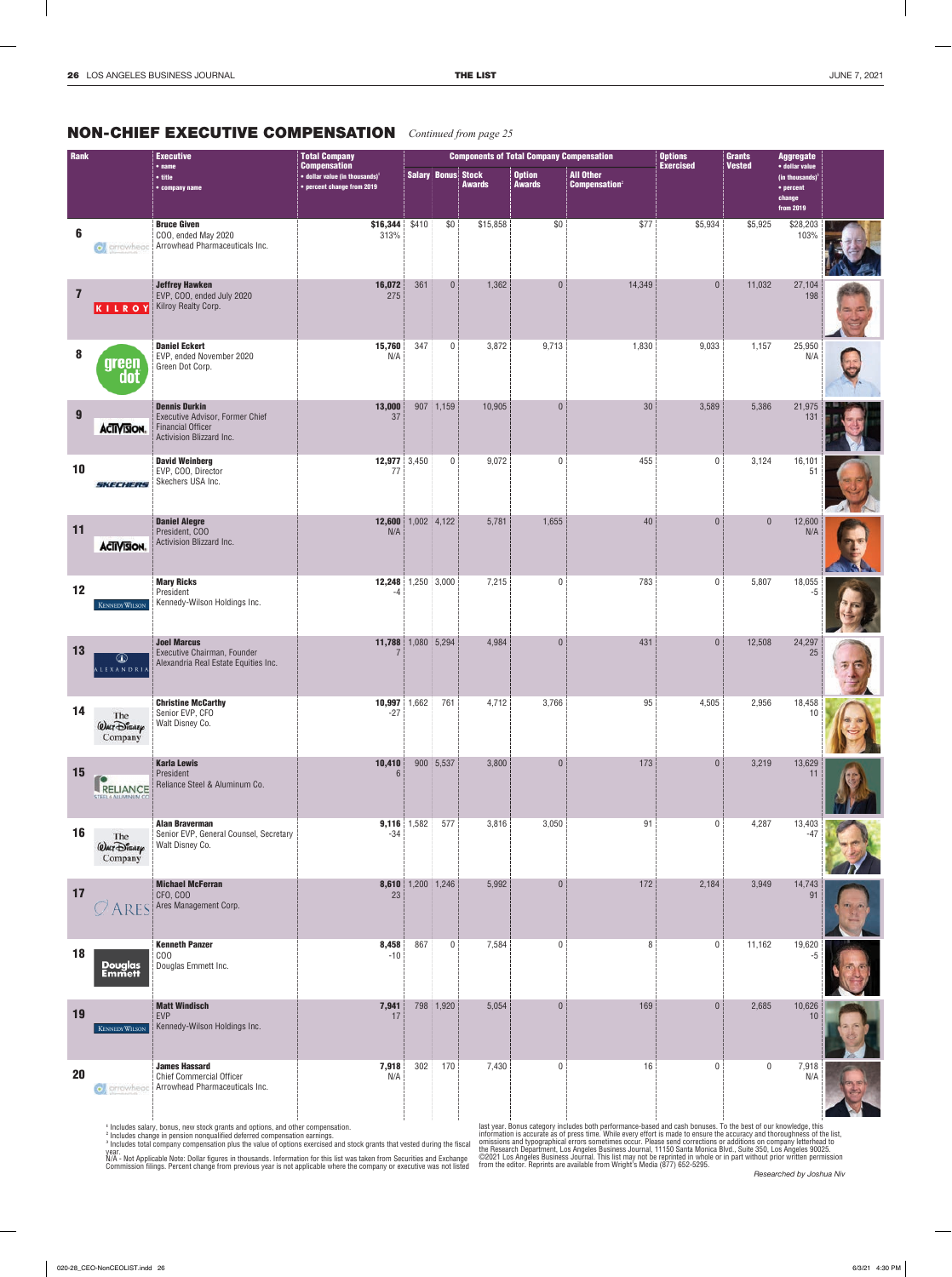## NON-CHIEF EXECUTIVE COMPENSATION

| Rank      |                                             | <b>Executive</b>                                                                                                                   | <b>Total Company</b> |                                                                                                         |                |                           | <b>Components of Total Company Compensation</b> |                                | <b>Options</b><br><b>Exercised</b>                   | <b>Grants</b> | <b>Aggregate</b> |                                                                          |  |
|-----------|---------------------------------------------|------------------------------------------------------------------------------------------------------------------------------------|----------------------|---------------------------------------------------------------------------------------------------------|----------------|---------------------------|-------------------------------------------------|--------------------------------|------------------------------------------------------|---------------|------------------|--------------------------------------------------------------------------|--|
|           |                                             | • title<br>• company name                                                                                                          | $•$ name             | <b>Compensation</b><br>$\bullet$ dollar value (in thousands) <sup>1</sup><br>• percent change from 2019 |                | <b>Salary Bonus Stock</b> | <b>Awards</b>                                   | <b>Option</b><br><b>Awards</b> | <b>All Other</b><br><b>Compensation</b> <sup>2</sup> |               | <b>Vested</b>    | · dollar value<br>(in thousands) $3$<br>• percent<br>change<br>from 2019 |  |
| 21        | c arrowhead                                 | <b>Javier San Martin</b><br>Chief Medical Officer<br>Arrowhead Pharmaceuticals Inc.                                                | \$7,899<br>N/A       | \$381                                                                                                   | \$280          | \$7,226                   | \$0                                             | \$13                           | \$0                                                  | \$0           | \$7,899<br>N/A   |                                                                          |  |
| 22        | Œ<br>A L E X A N D R L                      | <b>Daniel Ryan</b><br>Co-Chief Investment Officer, Regional<br>Market Director - San Diego<br>Alexandria Real Estate Equities Inc. | 7,798<br>12          |                                                                                                         | 635 2,479      | 4,647                     | $\theta$                                        | 38                             | $\mathbf{0}$                                         | 6,200         | 13,998<br>11     |                                                                          |  |
| 23        |                                             | <b>Michael O'Sullivan</b><br><b>General Counsel</b><br>Snap Inc.                                                                   | 7,727<br>$-15$       | 500                                                                                                     | 400            | 6,810                     | $\mathbf{0}$                                    | 17                             | $\mathbf{0}$                                         | 13,347        | 21,074<br>45     |                                                                          |  |
| 24        |                                             | <b>Richard Dickson</b><br>President, COO<br>Mattel Inc.                                                                            | 7,606<br>$-2$        | $1,000$ 2,000                                                                                           |                | 3,375                     | 1,125                                           | 106                            | $\mathbf{0}$                                         | 1,319         | 8,924            |                                                                          |  |
| 25        | <b>AEROJET</b><br>ROCKETDYNE                | <b>Warren Lichtenstein</b><br><b>Executive Chairman</b><br>Aerojet Rocketdyne Holdings Inc.                                        | 7,421<br>29          |                                                                                                         | $0 \mid 3,900$ | 3,520                     | $\mathbf{0}$                                    | $\overline{1}$                 | 10,285                                               | $\mathbf 0$   | 17,706<br>88     |                                                                          |  |
| <b>26</b> | The<br><b><i>QALT DISNEP</i></b><br>Company | <b>M. Jayne Parker</b><br>Senior EVP, Chief Human Resources<br>Officer<br>Walt Disney Co.                                          | 7,292<br>$-19$       |                                                                                                         | 982 1,367      | 2,678                     | 2,140                                           | 124                            | $\theta$                                             | 1,989         | 9,281<br>$-17$   |                                                                          |  |
| 27        |                                             | <b>Derek Andersen</b><br><b>CFO</b><br>Snap Inc.                                                                                   | 7,167<br>$-23$       | 500                                                                                                     | 400            | 6,243                     | $\mathbf{0}$                                    | 25                             | $\mathbf{0}$                                         | 9,747         | 16,914<br>82     |                                                                          |  |
| <b>28</b> | Œ<br>ALEXANDRI.                             | <b>Dean Shigenaga</b><br>President, CFO<br>Alexandria Real Estate Equities Inc.                                                    | 7,060<br>$-2$        |                                                                                                         | 640 1,215      | 5,160                     | $\Omega$                                        | 45                             | $\mathbf{0}$                                         | 18,807        | 25,867<br>90     |                                                                          |  |
| 29        | <b>PennyMac®</b>                            | <b>Doug Jones</b><br>President, Chief Mortgage Banking<br>Officer<br>PennyMac Financial Services Inc.                              | 7,049<br>14          |                                                                                                         | 600 4,000      | 862                       | 1,309                                           | 278                            | $\mathbf 0$                                          | 2,129         | 9,177<br>4       |                                                                          |  |
| 30        | <b>AMGEN</b>                                | <b>Murdo Gordon</b><br>EVP, Global Commercial Operations<br>Amgen Inc.                                                             | 5                    | 6,976 1,056 1,493                                                                                       |                | 2,870                     | 1,230                                           | 328                            | $\mathbf{0}$                                         | 2,742         | 9,719            |                                                                          |  |
|           | <b>TELEDYNE</b><br>TECHNOLOGIES             | <b>Robert Mehrabian</b><br><b>Executive Chairman</b><br>Teledyne Technologies Inc.                                                 | 6,976<br>$-11$       |                                                                                                         | 917 4,371      | 907                       | 768                                             | 12                             | 3,966                                                | 3,152         | 14,094<br>14     |                                                                          |  |
| 32        | <b>AMGEN</b>                                | <b>David Reese</b><br>EVP, Research and Development<br>Amgen Inc.                                                                  | 4                    | 6,814 1,016 1,436                                                                                       |                | 2,870                     | 1,230                                           | 263                            | 225                                                  | 2,397         | 9,436<br>22      |                                                                          |  |
| 33        |                                             | <b>Scott Adelson</b><br>Co-President, Global Co-Head of<br>Corporate Finance<br>HOULIHAN LOKEY HOUIIhan Lokey Inc.                 | 6,623<br>$-35$       |                                                                                                         | 500 6,123      | $\mathbf 0$               | $\mathbf{0}$                                    | $\mathbf 0$                    | $\mathbf 0$                                          | 2,770         | 9,393<br>$-19$   |                                                                          |  |
| 34        |                                             | <b>Mark Partin</b><br><b>CFO</b><br>BlackLine Inc.                                                                                 | 6,607<br>82          | 376                                                                                                     | 204            | 3,005                     | 3,010                                           | 12                             | 9,762                                                | 1,583         | 17,952<br>146    |                                                                          |  |
| 35        | <b>AMGEN</b>                                | <b>Esteban Santos</b><br>EVP, Operations<br>Amgen Inc.                                                                             | 6,592<br>N/A         |                                                                                                         | 978 1,384      | 2,800                     | 1,200                                           | 230                            | $\mathbf 0$                                          | 4,316         | 10,907<br>N/A    |                                                                          |  |

<sup>1</sup> Includes salary, bonus, new stock grants and options, and other compensation.<br><sup>2</sup> Includes change in pension nonqualified deferred compensation earnings.<br><sup>3</sup> Includes total company compensation plus the value of option

year.<br>N/A - Not Applicable Note: Dollar figures in thousands. Information for this list was taken from Securities and Exchange<br>Commission filings. Percent change from previous year is not applicable where the company or ex

last year. Bonus category includes both performance-based and cash bonuses. To the best of our knowledge, this<br>information is accurate as of press time. While every effort is made to ensure the accuracy and thoroughness of

*Researched by Joshua Niv*